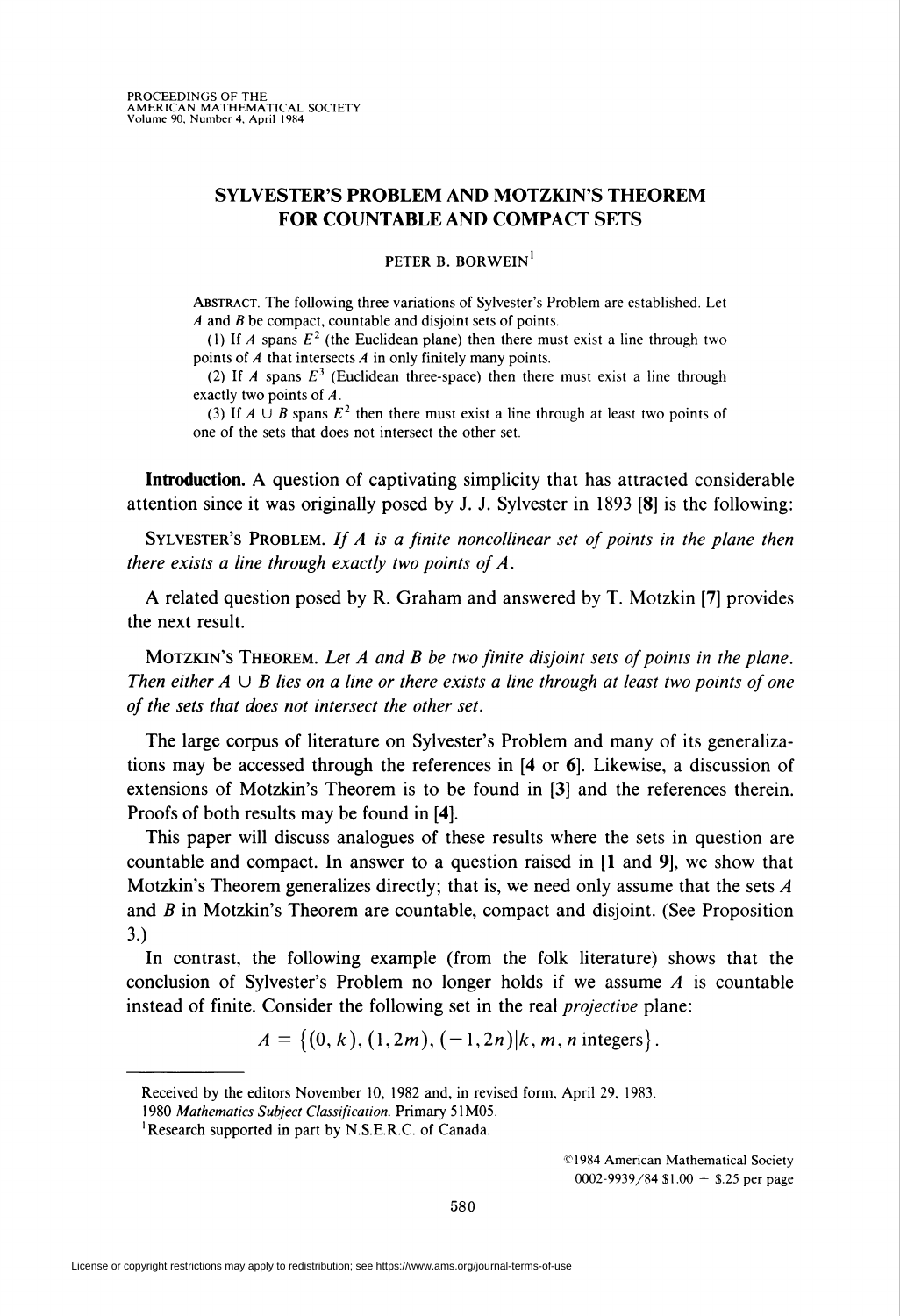The addition of a single point "at infinity" makes A compact and thus provides an example of a countable and compact set in the real projective plane for which the conclusion of Sylvester's Problem is false. This example, which can easily be projected to lie in  $E^2$ , appears to be the only example of its kind and it would be of interest to know if any others exist.

What we will show is that a noncollinear countable and compact set in the (real) plane  $E<sup>2</sup>$  must determine a line through finitely many of its points. We also show that the conclusion of Sylvester's Problem holds for countable and compact sets in Euclidean three-space  $E<sup>3</sup>$ . (See Propositions 1 and 2.)

For the remainder of the paper we will be working exclusively in Euclidean spaces.

## 2. Sylvester's Problem generalized. Our first generalization is

Proposition 1. A noncollinear, compact and countable set A in the plane cannot have the property that every line through two points of  $A$  intersects  $A$  in infinitely many points.

PROOF. We proceed by contradiction. Suppose every line through two points of A contains infinitely many points of A. Let  $c \in A' - A''$  (where A' and A'' are the first and second derived sets of  $A$ , respectively). Since  $A'$  is nonempty and at most countable, such a c exists. Let  $\{c_i\}$  be a sequence of points in A with limit c. Let l be any line that does not contain c. Consider the projection  $\pi$  from the point c to the line *l*. Let p be any point of  $A - \{c\}$  that does not lie on a line through all but finitely many of the  $c_i$ . Consider the lines joining the  $\{c_i\}$  and p. (See Figure 1.) Each such line contains infinitely many points of  $A$  and hence contains a limit point  $q_i \in A'$ . The sequence  $\{q_i\}$  has a convergent subsequence  $\{q'_i\}$ . These  $q'_i$  tend to a point q on the line joining c and p and, since  $c \notin A''$ , the q' do not tend to c. One now verifies that  $\pi(q_i)$  tends to  $\pi(p)$ . Let N<sub>c</sub> be an open neighbourhood of c such that  $A - N_c$  contains at least three noncollinear points. By the above argument every point of  $\pi(A - N_c)$  is a limit point of  $\pi(A - N_c)$  (except perhaps one point, d, in the case that all but finitely many of the  $c_i$  are collinear). Since  $\pi$  is continuous and  $A - N_c$  is countable and compact, we see that  $\pi(A - N_c)$  is a nonempty countable perfect set, which is a contradiction. (In the case where there exists a single point  $d$ which is not a limit point of  $\pi(A - N_c)$ , we have the contradiction that  $\pi(A - N_c)$  $-d$  is countable and perfect.) This finishes the proof.  $\square$ 

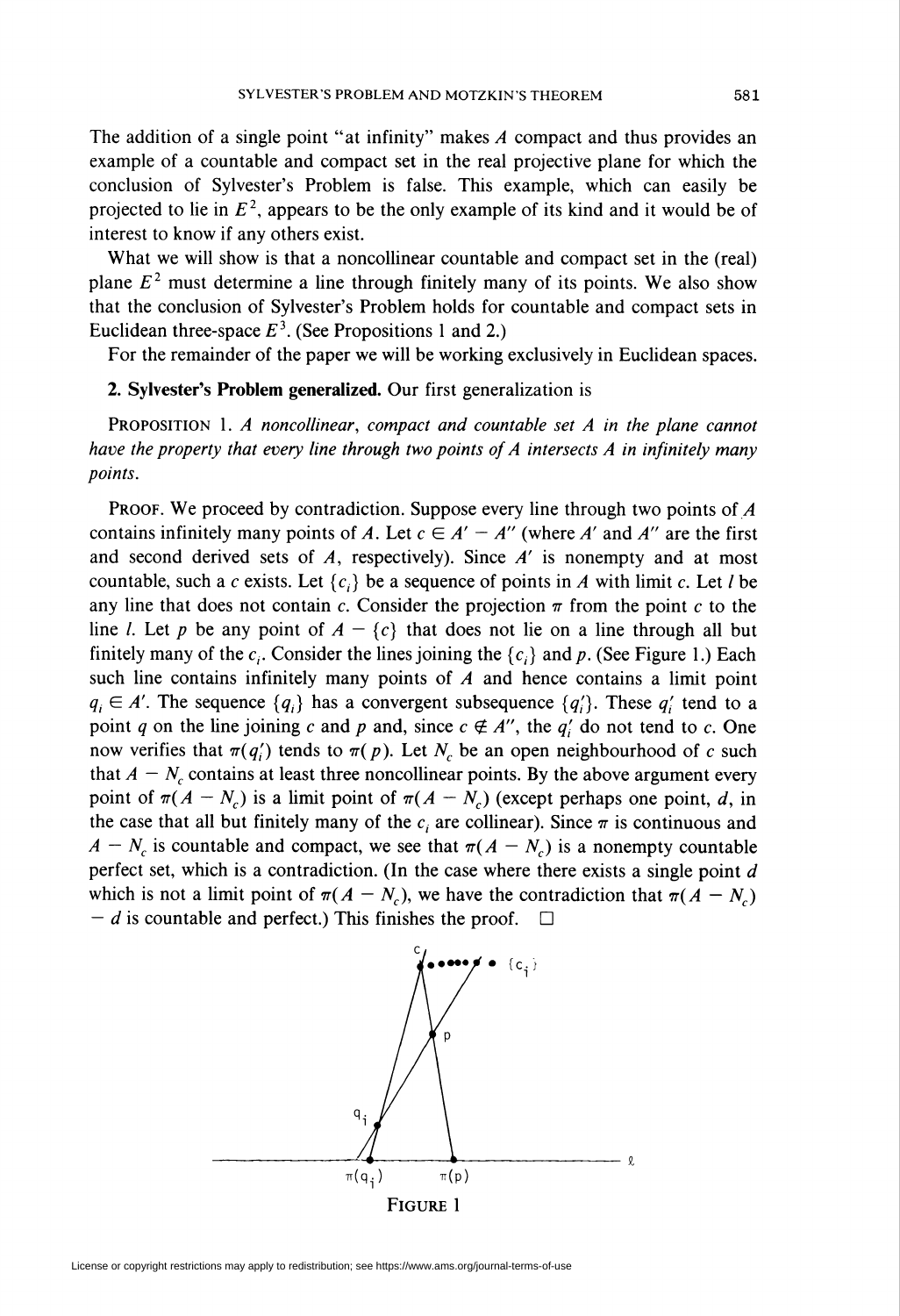As a consequence of this we can prove that the conclusion of Sylvester's Problem is valid for countable and compact sets in three dimensions.

PROPOSITION 2. A noncoplanar, compact and countable set A in  $E<sup>3</sup>$  must contain two points so that the line through these points passes through no other point of A.

PROOF. Suppose, for the sake of contradiction, that every line through two points of A contains a third point of A. Thus, by the contrapositive of the planar version of Sylvester's Problem mentioned in the introduction, every plane through three noncollinear points of  $A$  must contain infinitely many points of  $A$ . Consider the projection  $\pi$  from an isolated point  $a \in A$  to any plane not containing a. Let b and c be points of  $A$  and suppose  $a, b$  and  $c$  are not collinear. Let  $P$  be the plane defined by a, b and c. We must first show that  $P \cap A$  does not lie on finitely many lines through a.

Once again we proceed by contradiction. Suppose  $P \cap A$  lies on finitely many lines,  $l_1, l_2, \ldots, l_n$ , all through the isolated point a. Let p be a limit point of the infinite compact set  $P \cap A$  and suppose p lies on  $l_1$ . Let q be any point in  $(P \cap A) - l_1$ . Since p is a limit point, there exists a sequence  $\{p_i\}$  in  $P \cap A$  that tends to p and, by the assumptions, these points can all be assumed to lie on  $l_1$ . Consider the projection  $\Gamma$  from p to  $l_n$ . If we consider the lines joining the  $p_i$  to q, we can see that each of these lines must contain a third point of  $(P \cap A) - l_1$  and, hence, that  $\Gamma(q)$  is a limit point of  $\Gamma(P \cap A)$ . This leads to the contradiction that  $\Gamma(P \cap A)$  – a is a countable perfect set.

We can now assert that the image of P under the projection  $\pi$  contains infinitely many points. Thus, any line through two points of  $\pi(A)$  contains infinitely many points of  $\pi(A)$ . This contradicts Proposition 1 and finishes the proof.

Some of these results were announced in [2].

## 3. Motzkin's Theorem generalized.

**PROPOSITION 3. Let A and B be two disjoint, compact, countable subsets of**  $E^2$ **. Then** either  $A \cup B$  lies on a line or there exists a line through two points of one of the sets that does not intersect the other set.

**PROOF.** We assume the proposition is false. Thus, we are assuming  $A \cup B$  spans  $E<sup>2</sup>$  and every line through two points of either of the sets intersects the other set. We may also, by Motzkin's Theorem, assume  $A \cup B$  is infinite. If T is closed and countable then the Cantor-Bendixon Theorem (see [5, p. 133]) says there is a countable ordinal  $\gamma$  such that  $T^{(\gamma)} = \emptyset$ . Note that the derived sets corresponding to the limit ordinals are defined by intersection.

The statement we prove by induction is the following: If p is an element of  $A^{(\gamma)}$ , q and r are points of A, and p, q and r are not collinear, then either  $l(p,q)$  or  $l(p,r)$ contains a point of  $B^{(\gamma)}$ . Here,  $l(s, t)$  denotes the line joining s and t.

Suppose  $\lambda$  is not a limit ordinal and  $p \in A^{(\lambda)}$ . Then there exist  $p_i \in A^{(\lambda-1)}$  such that  $p_i \rightarrow p$ . (See Figure 2.) If  $p_i$  is sufficiently close to p so that  $p_i$ , q and r are not collinear, then, by the inductive hypothesis, one of  $l(p_i, q)$  or  $l(p_i, r)$  contains a point of  $B^{(\lambda-1)}$ . From this and the compactness of B, it follows that one of the lines  $l(p,q)$  or  $l(p,r)$  contains a limit point of points of  $B^{(\lambda-1)}$  as is required.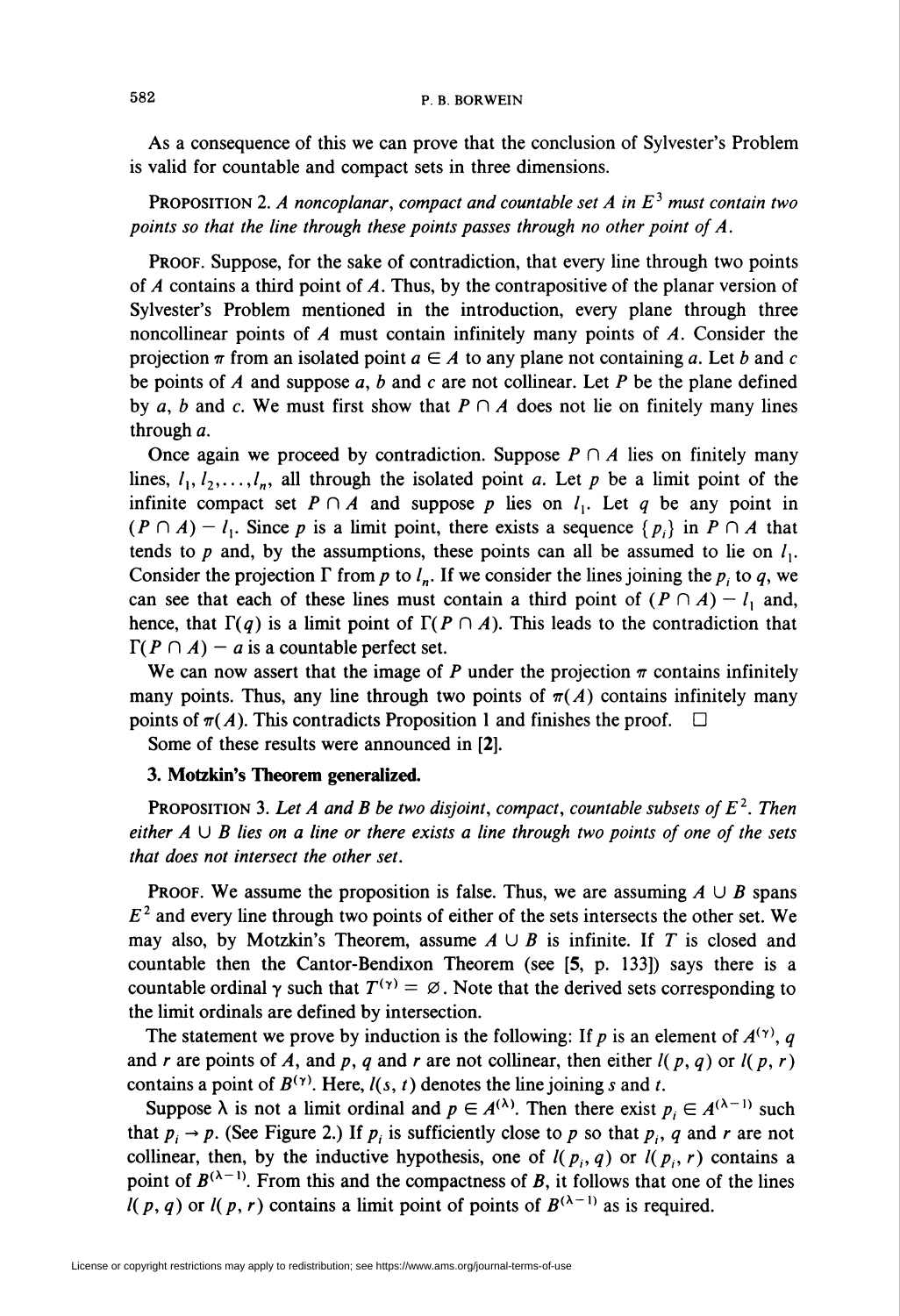

Figure 2

When  $\lambda$  is a limit ordinal the argument follows in an analogous fashion. In this case one of the lines  $l(p, q)$  or  $l(p, r)$  will contain a B limit point of each lower order and, thus, one of the lines contains a B limit point of order  $\lambda$ . This finishes the induction. Note that we may interchange the roles of  $A$  and  $B$  in this argument.

Before we invoke the Cantor-Bendixon Theorem and finish the proof we must attend to three details that rule out certain degenerate cases.

(1) First, we observe that both sets must span the plane. If A, for example, lies on a line  $l$ , then connecting the  $B$  point, which must lie on  $l$ , to any  $B$  point not on this line generates a point of  $A$  not on  $I$ . This, in conjunction with the inductive step, guarantees that both sets must be infinite.

(2) Next, we show that it is not possible that all but finitely many  $\overline{A}$  points lie on a line and that all but finitely many  $B$  points also lie on a line. Suppose all but finitely many A points (O<sub>c</sub>) lie on  $l_1$  and all but finitely many B points (X<sub>c</sub>) lie on  $l_2$ . (See Figure 3.) Since  $l_1$  contains a B point and  $l_2$  contains an A point, one of these points cannot lie at their intersection. So we may suppose there is an A point,  $a$ , on  $l_2$  and not on  $l_1$ . However, connecting a to the infinitely many points of A on  $l_1$  generates infinitely many B points not on  $l_2$ .

(3) Thirdly, we observe, by contradiction again, that it is not possible that  $A$  lies on the union of two lines and that  $B$  also lies on the union of two lines. To see this, observe that, of the four points of intersection of these pairs of lines, two must be from A and two must be from B. Now the line joining the two A points contains a B point that cannot lie on any of the four lines.

We are now in a position to finish the proof.

The Cantor-Bendixon Theorem tells us there exists a first ordinal  $\delta$  so that  $A^{(\delta)} \cup B^{(\delta)} = \emptyset$ . Furthermore, this is not a limit ordinal since the derived sets corresponding to these ordinals are nested intersections of compact sets and hence, nonempty. Let  $a \in A^{(\delta-1)} \cup B^{(\delta-1)}$  and assume  $a \in A^{(\delta-1)}$ . By the first observation above and the inductive hypothesis there must exist at least one point  $b \in B^{(\delta-1)}$ . From the third observation we deduce that one of  $\vec{B}^{(\delta-1)}$  or  $A^{(\delta-1)}$  must contain at least two points. In fact, if we consider the pencils of lines originating from  $a$  and  $b$ we can deduce that both  $B^{(\delta-1)}$  and  $A^{(\delta-1)}$  contain at least two points (in order to do this it suffices to show that each pencil consists of at least three lines). Now by the second observation there must exist a point of (say)  $A^{(\delta-1)}$  and infinitely many A